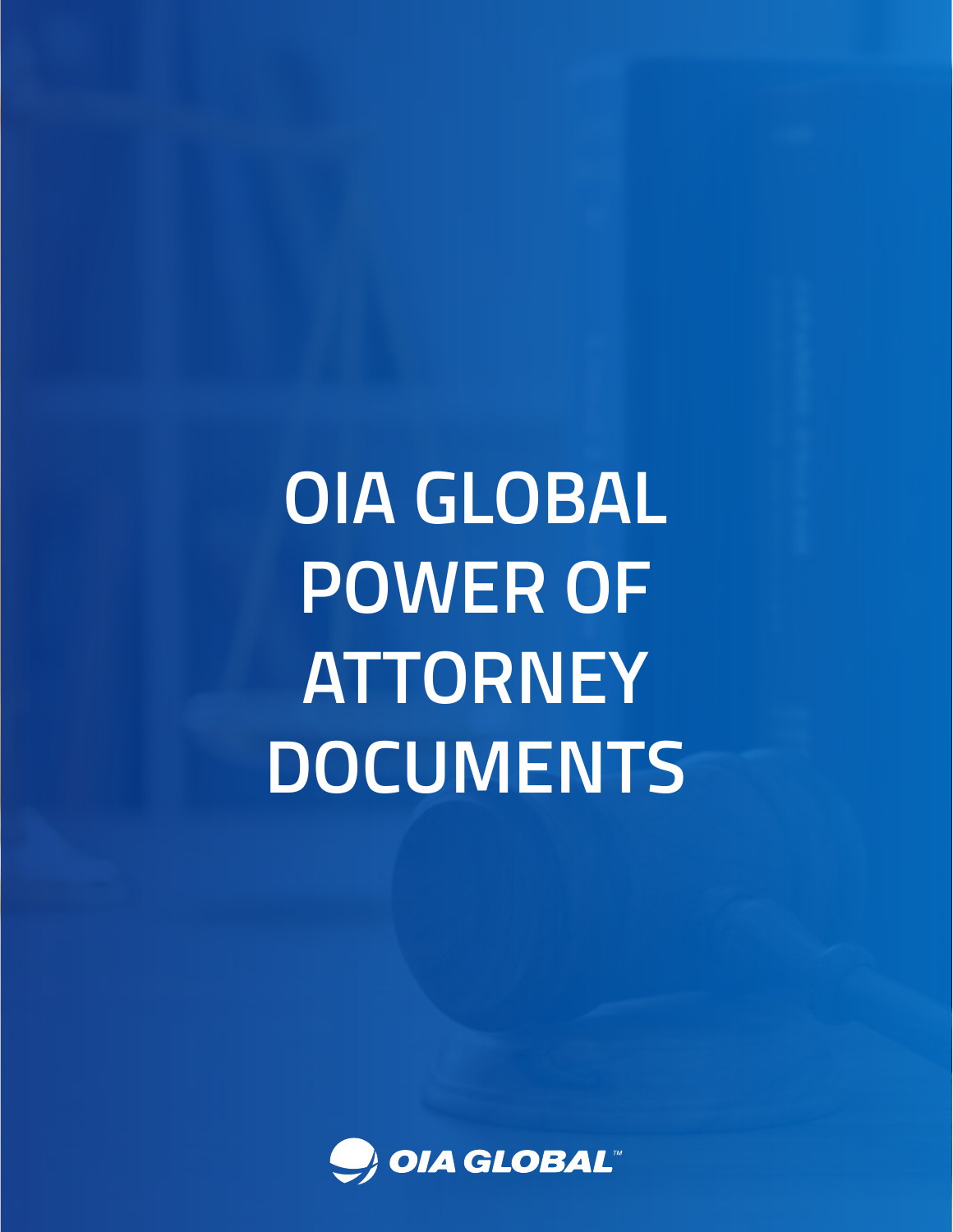# Power of Attorney (POA) Procedures

All POA's for vetting should be sent to: ComplianceAmericasRegion.Support@oiaglobal.com

- Do not use the distribution list (DL) email address because it will not put the information into the correct ticket queue
- Put all responses in the same email string to prevent multiple tickets from being created.

## **Procedures**

POA must be in the name of the party we are clearing for (not the name of the owner)

• Should be the full and complete name including any business designation (e.g. Inc., Corp., Co., LLC, LLP GmbH, S.p.A.., etc.)

If they operate under a DBA it should include both names (e.g. ABC Company Inc DBA XYZ Shipping) DBA's must also include some evidence that they filed to operate under a DBA Must be signed by someone that can legally bind the company

- Corporations Corporate Officer (e.g. President, Vice-President Secretary, Treasurer); Managers are not acceptable for corporate POA's
- Partnerships/LLP a partner
- LLC's Managing member is best but depending on how they operate could be other titles

#### **U.S. BUSINESSES**

Must include their IRS number (i.e. EIN).

• If they are not on file with CBP we will need a 5106 and Proof of EIN

#### **FOREIGN COMPANIES**

#### Should include their Customs Assigned Number (CAN)

- For all foreign companies we require a POA Singing Authority to be completed on their letterhead
	- o If their country has notaries, it should be notarized
- If they do not have a CAN we can apply for one for them, however please confirm they have not received a CAN before. CBP will not issue a new CAN to a company that already has one.
- A 5106 is required when filing for a CAN

#### **PARTNERSHIPS, LLPS AND LLCS DOING BUSINESS AS A PARTNERSHIP**

Must include a list of all partners somewhere on the signature page

#### **INDIVIDUALS**

- Must be notarized on Individual Certification section (page 2)
- Must include a copy of ID (Passport or Driver's License)
- If they are not on file with Customs, we will need a 5106 form.



OIA Global WHQ: 2100 SW River Parkway, Suite 800, Portland, Oregon, United States I +1 800 938 3109 I Fax 503 736 5999 I www.oiaglobal.com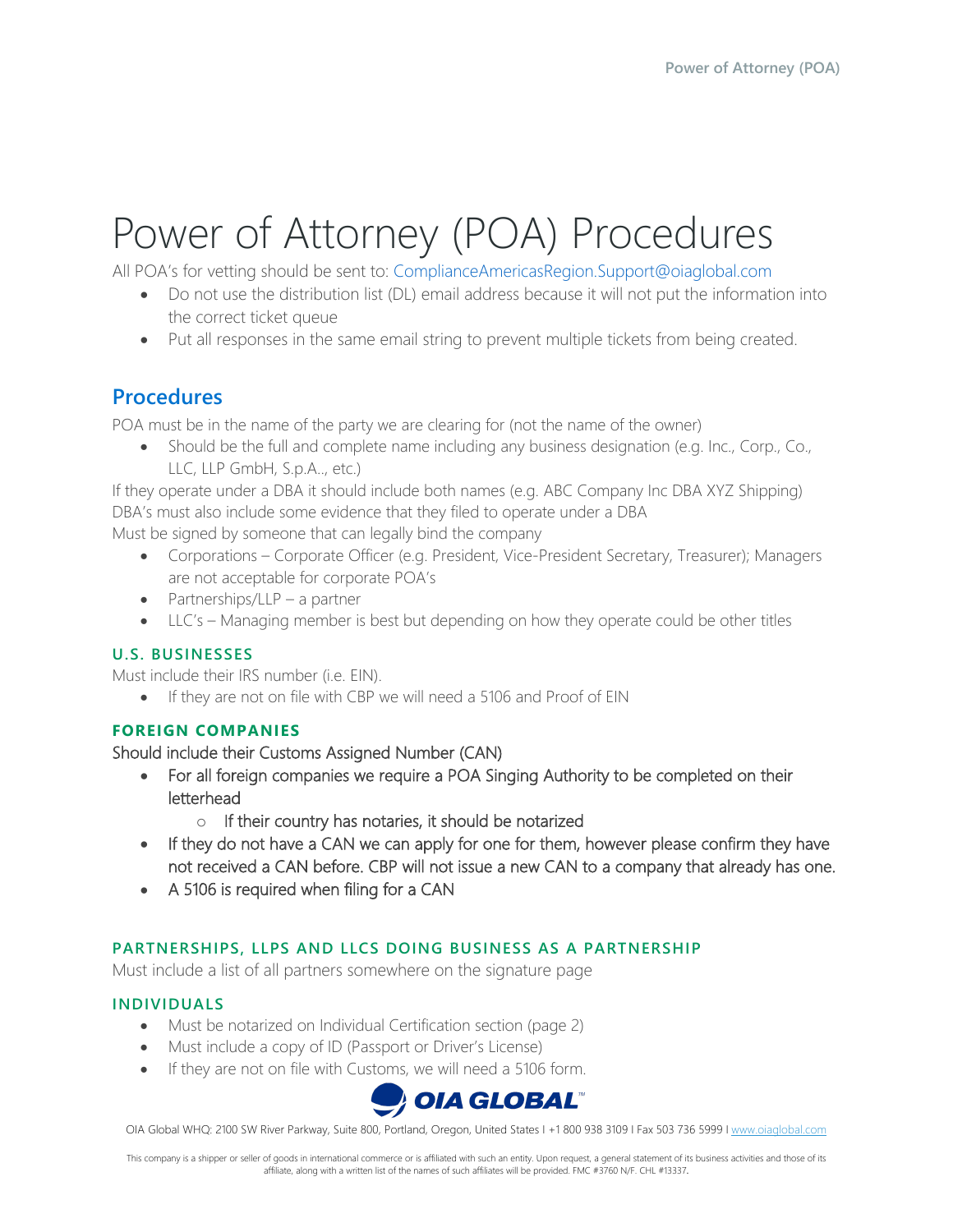# Power of Attorney (POA)

Attached is a Power of Attorney (POA) which is required by OIA Global to transact Customs business or to execute export shipments on your behalf. Please use the following guidelines in determining the proper authority to sign this document.

## **Individuals**

A Power of Attorney for an Individual must be submitted with a notarized "Individual or Partnership" certification, which can be located on page 3 of this form. Additionally, a valid form of governmentissued photo ID must be provided. The individual will use their Social Security Number in place of an EIN number.

## **Corporations**

A Power of Attorney from a corporation must be signed by someone "duly authorized to do so." (19CFR 141.38) This is usually, but not necessarily, a corporate officer, President, vice-president, treasurer, or secretary. Please indicate the person's capacity (title) on the Power of Attorney. If the POA is signed by other than a corporate officer, President, vice-president, treasurer, or secretary, the "corporate certification" on page 2 must be completed. POA's for corporations are valid "until revoked" unless a date is specified otherwise.

## **Partnerships**

A Power of Attorney from a partnership must state the names of all members of the partnership. One member of the partnership may execute the POA. (19CFR 141.39(a))

Limited Partnerships – a POA from limited partnerships (LLP) must state the names of the general partners who have authority to bind the firm. A copy of the partnership agreement must accompany the POA. One member of the partnership may execute the POA. (19CFR 141.39(b))

# **Sole Proprietorships**

A Power of Attorney for a sole proprietorship must be signed the owner.

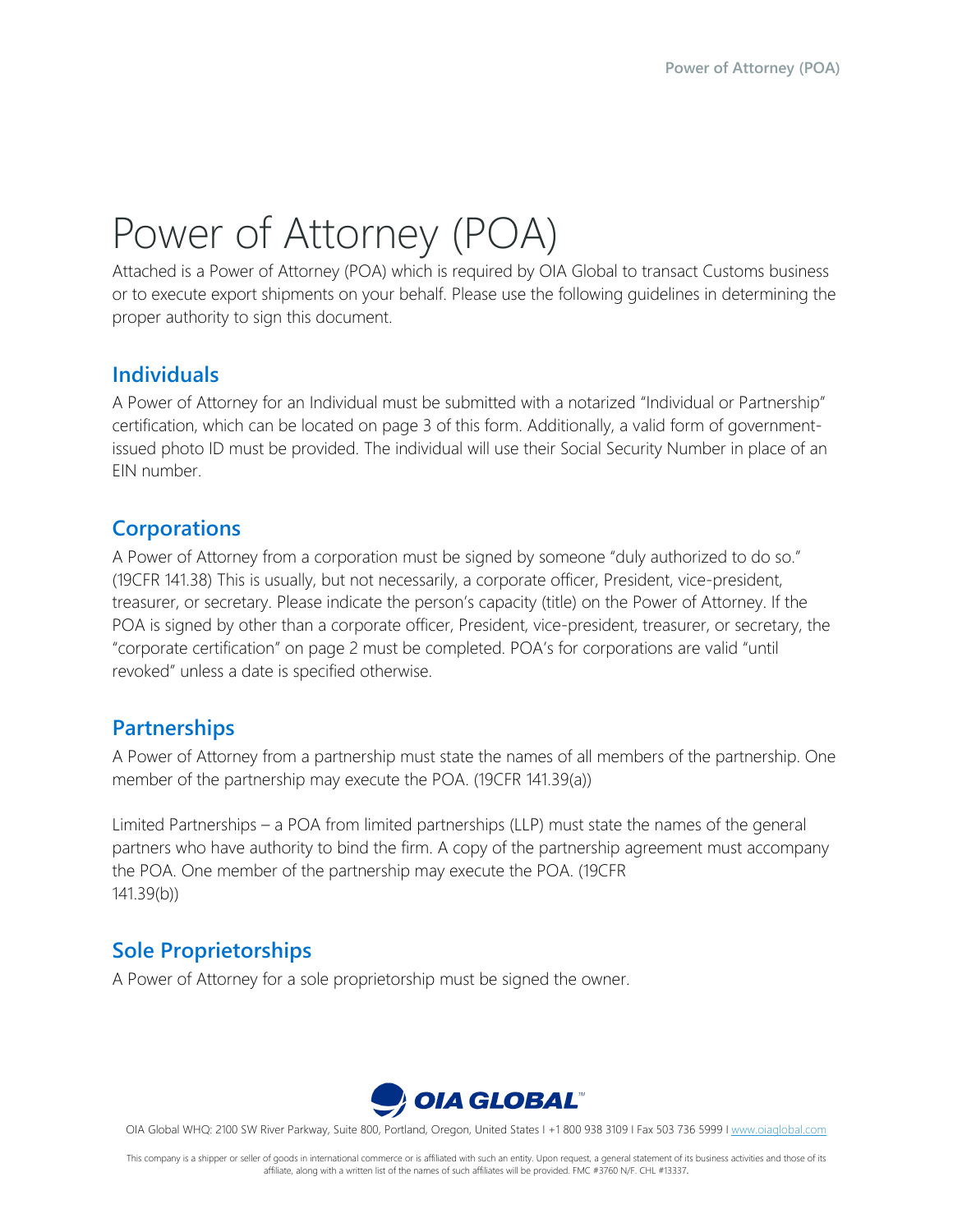# **Limited Liability Company (LLC)**

A limited liability company (LLC) can be designated as either, a corporation, partnership or sole proprietor. Please advise us if you have completed IRS Form 8832, and how the LLC has been designated. If Form 8832 has not been completed, the default designation will apply.

• If the LLC has only one owner, it will automatically be treated as if it were a sole proprietorship, unless an election is made to be treated as a corporation.

• If the LLC has two or more owners, it will automatically be considered to be a partnership, unless an election is made to be treated as a corporation.

• If the LLC does not elect its classification, a default classification of partnership (multi-member LLC) or disregarded entity (taxed as if it were a sole

proprietorship) will apply.

If the LLC has been designated as a corporation, please follow the instructions for "Corporation" above.

If the LLC has been designated as a Partnership (or in absence of filing Form 8832, defaults as a partnership), please follow the instructions for "Partnership" above.

If the LLC has been designated as a Sole Proprietor (or in absence of filing Form 8832, defaults as a Sole Proprietor), then the POA must be signed by the owner.

We have enclosed information on the Customs-Trade Partnership Against Terrorism (C-TPAT) minimum security criteria for importers. Please contact your local OIA Global office if you are interested in becoming a part of this security initiative. More information can be found here.

In addition, we are required under C-TPAT to advise you of your obligation to notify Customs and Border Protection and/or any other appropriate law enforcement agency of any errors and/or shortages and overages of merchandise that create a security risk in the supply chain. OIA Global can provide assistance in making such notification and correction of data as may be required or requested by the importer.

Thank you for your assistance in this matter. If you have any questions, please do not hesitate to contact us.

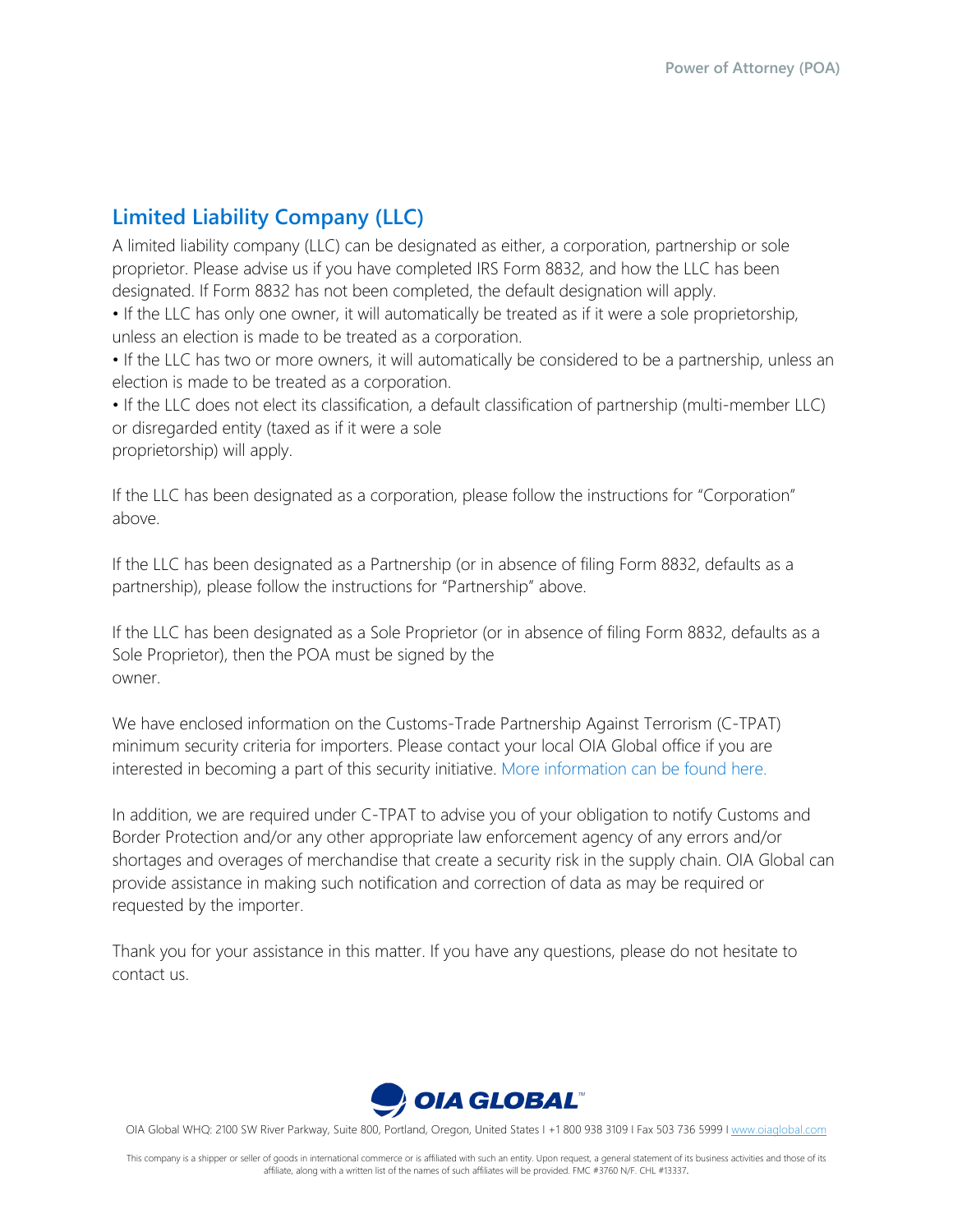# Customs Power of Attorney & Designation of Export Forwarding Agent

| IRS or SSN Number:                            | C-TPAT certified? Check: Yes<br>No.                                                            |  |
|-----------------------------------------------|------------------------------------------------------------------------------------------------|--|
| LLC<br>∟LP<br>Check appropriate box:          | Partnership<br>Sole Proprietorship<br>Individual<br>Corporation                                |  |
| KNOW ALL MEN BY THESE PRESENTS: That,         |                                                                                                |  |
|                                               | (Full name of Individual, Partnership, Corporation, LLC, LLP, or Sole Proprietorship)          |  |
| doing business under the laws of the state of | residing or having a principal place of business at<br>(State in which business is registered) |  |
|                                               | hereby consitutes and appoints:                                                                |  |
| Full address                                  | Zip Code<br>City<br>State                                                                      |  |

Oregon International Air Freight Co. d.b.a. OIA Global, its officers, employees, and/or specifically authorized agents, to act for and on its behalf as a true and lawful agent and attorney of the grantor for and in the name, place and stead of said grantor, from this date, in the United States (the "territory") either in writing, electronically, or by other authorized means, to:

Make, endorse, sign, declare, or swear to any customs entry, withdrawal, declaration, certificate, bill of lading, carnet or any other documents required by law or regulation in connection with the importation, exportation, transportation, of any merchandise in or through the customs territory, shipped or consigned by or to said grantor;

Perform any act or condition which may be required by law or regulation in connection with such merchandise deliverable to said grant or; to receive any merchandise;

Make endorsements on bills of lading conferring authority to transfer title; make entry or collect drawback; and to make, sign, declare, or swear to any statement or certificate required by law or regulation for drawback purposes, regardless of whether such document is intended for filing with Customs;

Sign, seal, and deliver for and as the act of said grantor any bond required by law or regulation in connection with the entry or withdrawal of imported merchandise or merchandise exported with or without benefit of drawback, or in connection with the entry, clearance, lading, unlading or navigation of any vessel or other means of conveyance owned or operated by said grantor, and any and all bonds which may be voluntarily given and accepted under applicable laws and regulations, consignee's and owner's declarations provided for in section 485, Tariff Act of 1930, as amended, or affidavits or statements in connection with the entry of merchandise.

Sign and swear to any document and to perform any act that may be necessary or required by law or regulation in connection with the entering, clearing, lading, unlading, or operation of any vessel or other means of conveyance owned or operated by said grantor;

Authorize other Customs Brokers duly licensed within the territory to act as grantor's agent; to receive endorse and collect checks issued for Customs duty refunds in grantor's name drawn on the Treasurer of the United States; if the grantor is a nonresident of the United States, to accept service of process on behalf of the grantor;

And generally to transact Customs business, including filing of claims or protests under section 514 of the Tariff Act of 1930, or pursuant to other laws of the territories, in which said grantor is or may be concerned or interested and which may properly be transacted or performed by an agent and attorney;

Giving to said agent and attorney full power and authority to do anything whatever requisite necessary to be done in the premises as fully as said grantor could do if present and acting, hereby ratifying and confirming all that the said agent and attorney shall lawfully do by virtue of these presents'

This power of attorney to remain full force and effect until revocation in writing is duly given to and received by grantee (if the donor of this power of attorney is a partnership, the said power shall in no case have any force or effect in the United States after the expiration 2 years from the dates of its execution);

Appointment as Forwarding Agent: Grantor authorizes the above grantee to act within the territory as lawful agent and sign or endorse export documents (i.e., commercial invoices, bills of lading, insurance certificates, drafts and any other document) and prepare and file the Electronic Export Information (EEI) via AES as necessary for the completion of an export or routed export on grantor's behalf as may be required under law and regulation in the territory and to appoint forwarding agents on grantor's behalf;

Grantor hereby acknowledges receipt of Oregon International Air Freight Co.d.b.a. OIA Global terms and conditions.

| IN WITNESS WHEREOF, the said                    |                 | (Full name of individual, partnership,<br>corporation or sole proprietorship) |
|-------------------------------------------------|-----------------|-------------------------------------------------------------------------------|
| caused these presents to be sealed and<br>Date: | Signature       |                                                                               |
| Print Name:                                     | Capacity/Title: |                                                                               |
| Witness Signature:                              |                 |                                                                               |

(If you are the importer of record, payment to the broker will not relieve you of liability for U.S. Customs charges—duties, taxes or other debts owed to Customs—in the event the charges are not paid by the broker. Therefore, if you pay by check, Customs charges must be paid with a separate check payable to the "U.S. Customs Service" which shall be delivered to Customs by the broker. Importers who wish to utilize this procedure must contact our office in advance to arrange timely recept of duty checks.)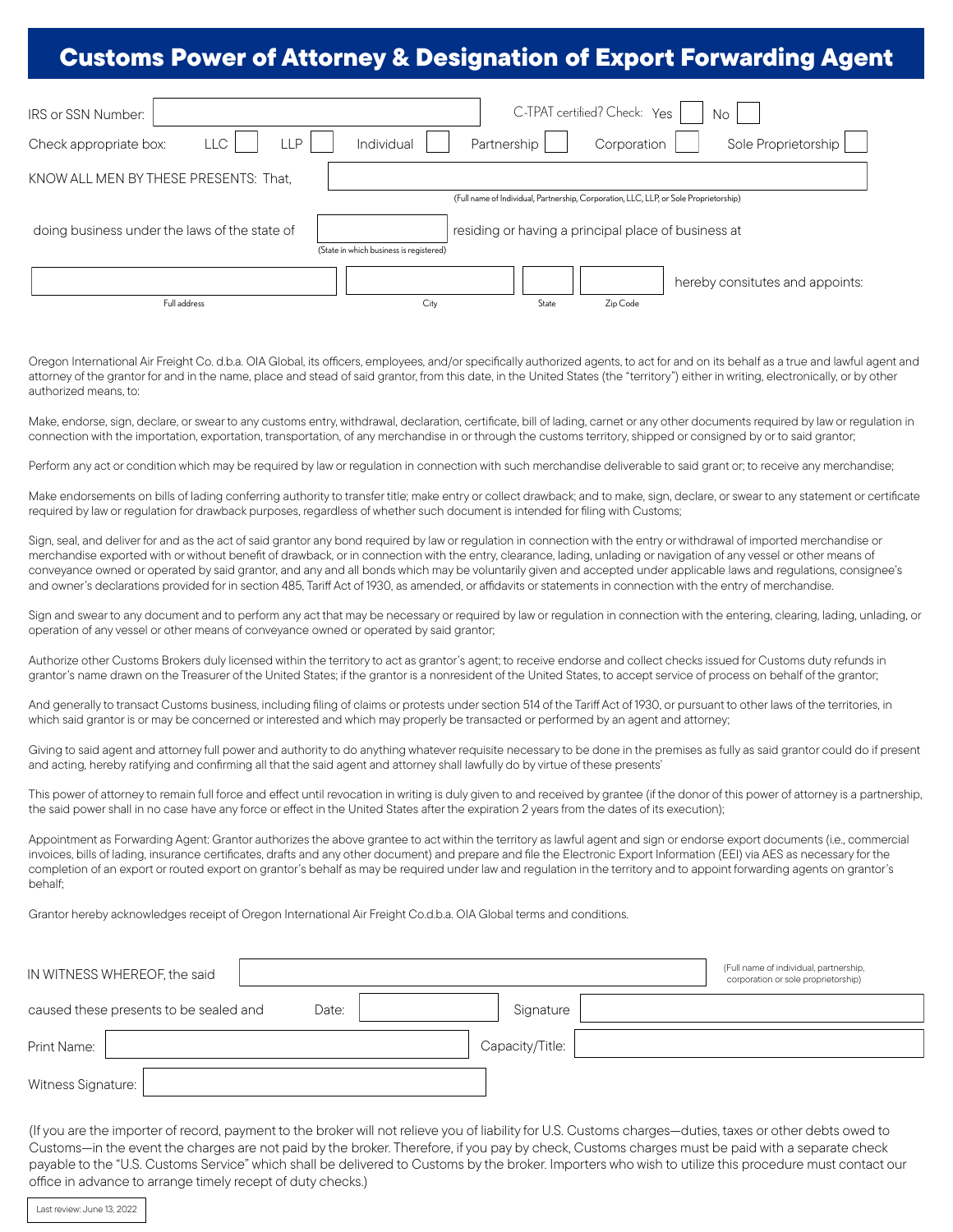# Individual or Partnership Certification

|                               | City:    |                                                                                                                                                  |        |                                                                    |                   |      |                                  |                 |                                                                                    |
|-------------------------------|----------|--------------------------------------------------------------------------------------------------------------------------------------------------|--------|--------------------------------------------------------------------|-------------------|------|----------------------------------|-----------------|------------------------------------------------------------------------------------|
|                               | County:  |                                                                                                                                                  |        |                                                                    |                   | SS   |                                  |                 |                                                                                    |
|                               | State:   |                                                                                                                                                  |        |                                                                    |                   |      |                                  |                 |                                                                                    |
|                               | On this  |                                                                                                                                                  |        | day of                                                             |                   |      |                                  | ,20             |                                                                                    |
|                               |          | personally appeared before me                                                                                                                    |        |                                                                    |                   |      |                                  |                 |                                                                                    |
|                               | residing |                                                                                                                                                  |        |                                                                    |                   |      |                                  |                 |                                                                                    |
|                               |          | personally known or sufficiently identified to me, who certifies that                                                                            |        |                                                                    |                   |      |                                  |                 |                                                                                    |
|                               |          | (is) (are) the individual (s) who executed the foregoing instrument and acknowledge it to be                                                     |        |                                                                    |                   |      |                                  |                 |                                                                                    |
|                               |          |                                                                                                                                                  |        |                                                                    | free act and deed |      |                                  |                 |                                                                                    |
|                               |          | His/Her                                                                                                                                          |        |                                                                    |                   |      |                                  |                 |                                                                                    |
|                               |          |                                                                                                                                                  |        |                                                                    |                   |      |                                  |                 |                                                                                    |
|                               |          |                                                                                                                                                  |        |                                                                    |                   |      |                                  | (Notary Public) |                                                                                    |
|                               |          | (To be made by an officer of other than the one who executes the power of attorney)                                                              |        | <b>Corporate Certification</b>                                     |                   |      |                                  |                 |                                                                                    |
|                               |          |                                                                                                                                                  |        | certify that I am the                                              |                   |      |                                  |                 | Оf                                                                                 |
|                               |          |                                                                                                                                                  |        | organized under the laws of the State/Province of                  |                   |      |                                  |                 | that                                                                               |
|                               |          |                                                                                                                                                  |        | who signed this power of attorney on behalf of the grantor, is the |                   |      |                                  |                 |                                                                                    |
|                               |          |                                                                                                                                                  |        |                                                                    |                   |      |                                  |                 | of said corporation; and that said power of attorney was duly signed, and attested |
|                               |          | for and in behalf of said corporation by authority of its governing body as the same appears in a resolution of the Board of Directors passed at |        |                                                                    |                   |      |                                  |                 |                                                                                    |
| a regular meeting held on the |          |                                                                                                                                                  | day of |                                                                    |                   |      | now in my possession or custody. |                 |                                                                                    |
|                               |          | I further certify that the resolution is in accordance with the articles of incorporation and bylaws of said corporation.                        |        |                                                                    |                   |      |                                  |                 |                                                                                    |
|                               |          | IN WITNESS WHEREOF, I have hereunto set my hand and affixed the seal of said corporation, at the City of                                         |        |                                                                    |                   |      |                                  |                 |                                                                                    |
|                               |          |                                                                                                                                                  | this   | day of                                                             |                   |      |                                  | 20              |                                                                                    |
|                               |          |                                                                                                                                                  |        |                                                                    |                   |      |                                  |                 |                                                                                    |
|                               |          | Signature                                                                                                                                        |        |                                                                    |                   | Date |                                  |                 |                                                                                    |
|                               |          |                                                                                                                                                  |        |                                                                    |                   |      |                                  |                 |                                                                                    |



WHQ: OIA Global 2100 SW River Parkway, Suite 800, Portland, Oregon, United States I +1 800 938 3109 I Fax 503 736 5999 I www.oiaglobal.com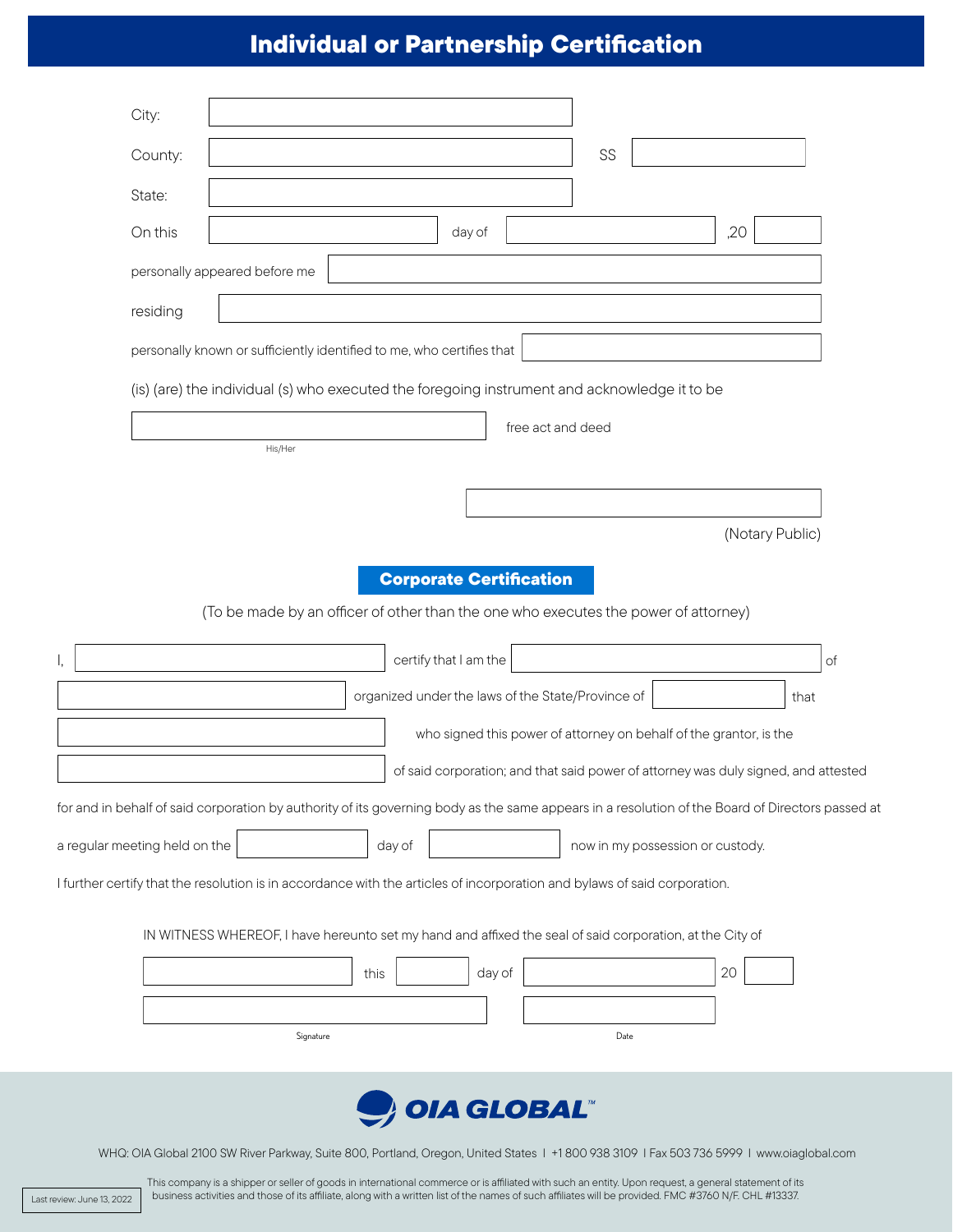# Terms & Conditions of Service

#### **CTPAT SECURITY CRITERIA IMPORTERS**

All shipments to or from the Customer, which term shall include the exporter, importer, sender, receiver, owner, consignor, consignee, transferrer or transferee of the shipments, will be handled by the logistics service provider handling this shipment (herein called the "Company") on the following terms and conditions:

1. Services by Third Parties. Unless the Company carries, stores or otherwise physically handles the shipment, and loss, damage, expense or delay occurs during such activity, the Company assumes no liability as a carrier and is not to be held responsible for any loss, damage, expense or delay to the goods to be forwarded or imported except as provided in paragraph 8 and<br>subject to the limitations of paragr warehousemen and others to whom it may entrust the goods for transportation, cartage, handling and/or delivery and/or storage or otherwise. When the company carries, stores or otherwise physically handles the shipment, it does so subject to the limitation of liability set forth in paragraph 8 below unless a separate bill of lading, air waybill or other contract of carriage is issued by the Company, in which event the terms thereof shall govern.

2. Liability Limitations of Third Parties. The Company is authorized to select and engage carriers, truckmen, lightermen, forwarders, customs brokers, agents, warehousemen and others, as required, to transport, store, deal with and deliver the goods, all of whom shall be considered as the agents of the Customer, and the goods may be entrusted to such agencies subject to all conditions as to limitation of liability for loss, damage, expense or delay and to all rules, regulations, requirements and conditions, whether printed, written or stamped, appearing in bills of lading, receipts or tariffs issued by such carriers, truckmen, lightermen, forwarders, customs brokers, agents, warehousemen and others. The Company shall under no circumstances be liable for any loss, damage, expense or delay to the goods for any reason whatsoever when said goods are in custody, possession or control of third parties selected by the Company to forward, enter and clear, transport or render other services with respect to such goods.

3. Choosing Routes or Agents. Unless express instructions in writing are received from the Customer, the Company has complete freedom in choosing the means, route and procedure to be followed in the handling, transportation and delivery of the goods. Advice by the Company to the Customer that a particular person or firm has been selected to render services with respect to the goods shall not be construed to mean that the Company warrants or represents that such person or firm will render such services.

4. Quotations Not Binding. Quotations as to fees, rates of duty, freight charges, insurance premiums or other charges given by the Company to the Customer are for informational purposes only and are subject to change without notice and shall not under any circumstances be binding upon the Company unless the Company in writing specifically undertakes the handling or transportation of the shipment at a specific rate.

5. Duty to Furnish Information. (a) On an import at a reasonable time prior to entering of the goods for U.S. Customs, the Customer shall furnish to the Company invoices in proper form and other documents necessary or useful in the preparation of the U.S. Customs entry and, also, such further information as may be sufficient to establish, inter alia, the dutiable value, the classification, the country of origin, the genuineness of the merchandise and any mark or symbol associated with it, the Customer's right to import and/or distribute the merchandise, and the merchandise's admissibility, pursuant to U.S. law or regulation. If the Customer fails in a timely manner to furnish such information or documents, in whole or in part, as may be required to complete U.S. Customs entry or comply with U.S. laws or regulations, or if the information or documents furnished are inaccurate or incomplete, the Company shall be obligated only to use its best judgment in connection with the shipment and in no instance shall be charged with knowledge by the Customer of the true circumstances to which such inaccurate, incomplete, or omitted information or document pertains. Where a bond is required by U.S. Customs to be given for the production of any document or the performance of any act, the Customer shall be deemed bound by the terms of the bond notwithstanding the fact that the bond has been executed by the Company as principal, it being understood that the Company entered into such undertaking at the instance and on behalf of the Customer, and the Customer shall indemnify and hold the Company harmless for the consequences of any breach of the terms of the bond. (b) On an export at a reasonable time prior to the exportation of the shipment the Customer shall furnish to the Company the commercial invoice in proper form and number, a proper consular declaration, weights, measures, values and other information in the language of and as may be required by the laws and regulations of the U.S. and the country of destination of the goods. (c) On an export or import the Company shall not in any way be responsible or liable for increased duty, penalty, fine or expense unless caused by the negligence or other fault of the Company, in which event its liability to the Customer shall be governed by the provisions of paragraphs 8-10 below. The Customer shall be bound by and warrant the accuracy of all invoices, documents and information furnished to the Company by the Customer or its agent for export, entry or other purposes and the Customer agrees to indemnify and hold harmless the Company against any increased duty, penalty, fine or expense including attorneys' fees, resulting from any inaccuracy, incomplete statement, omission or any failure to make timely presentation, even if not due to any negligence of the Customer.

6. Declaring Higher Valuation. Inasmuch as truckers, carriers, warehousemen and others to whom the goods are entrusted usually limit their liability for loss or damage unless a higher value is declared and a charge based on such higher value is agreed to by said truckers, etc., the Company must receive specific written instructions from the Customers to pay such higher charge based on valuation and the trucker, etc. must accept such higher declared value; otherwise the valuation placed by the Customer on the goods shall be considered solely for export or customs purposes and the goods will be delivered to the truckers, etc. subject to the limitation of liability set forth herein in paragraphs 8-10 below with respect to any claim against the Company and subject to the provisions of paragraph 2 above.

7. Insurance. The Company will make reasonable efforts to effect marine, fire, theft and other insurance upon the goods only after specific written instructions have been received by the Company in sufficient time prior to shipment from point of origin, and the Customer at the same time states specifically the kind and amount of insurance to be placed. The Company does not undertake or warrant that such insurance can or will be placed. Unless the Customer has its own open marine policy and instructs the Company to effect insurance under such policy, insurance is to be effected with one or more insurance companies or other underwriters to be selected by the Company. Any insurance placed shall be governed by the certificate or policy issued and will only be effective when accepted by such insurance companies or underwrites. Should an insurer dispute its liability for any reason, the insured shall have recourse against the insurer only and the Company shall not be under any responsibility or liability in relation thereto, notwithstanding that the premium upon the policy may not be at the same rates as that charged or paid to the Company by the Customer, or that the shipment was insured under a policy in the name of the Company. Insurance premiums and the charge of the Company for arranging the same shall be at the Customer's expense. If for any reason the goods are held in warehouse, or elsewhere, the same will not be covered by any insurance, unless the Company receives written instructions from the Customer. Unless specifically agreed in writing, the Company assumes no responsibility to effect insurance on any export or import shipment which it does not handle.



OIA Global WHQ: 2100 SW River Parkway, Suite 800, Portland, Oregon, United States I +1 800 938 3109 I Fax 503 736 5999 I www.oiaglobal.com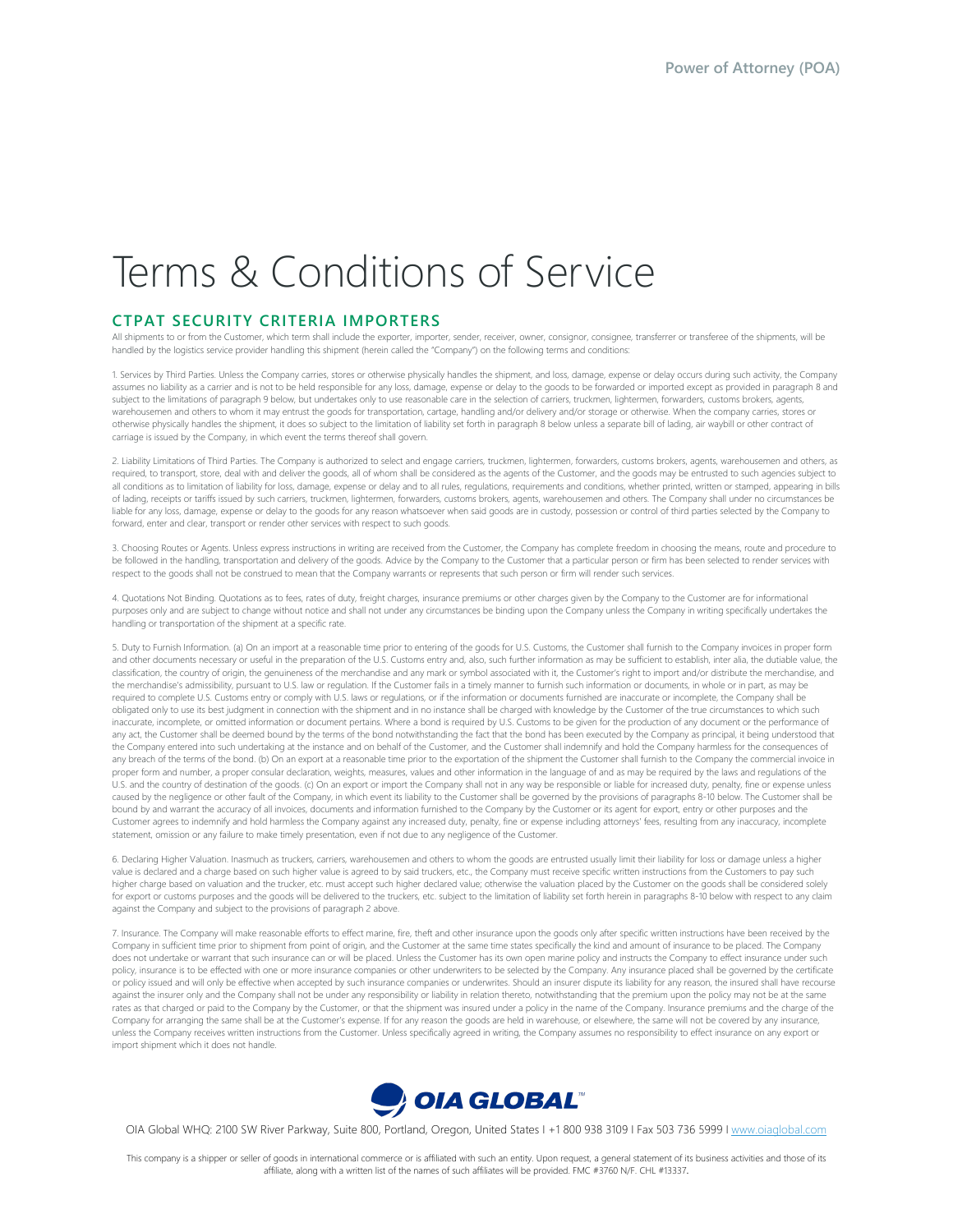8. Limitation of Liability for Loss, etc. (a) The Customer agrees that the Company shall only be liable for any loss, damage expense or delay to the goods resulting from the negligence or other fault of the Company; such liability shall be limited to an amount equal to the lesser of fifty dollars (\$50.00) per entry or shipment or the fee(s) charged for services, provided that, in the case of partial loss, such amount will be adjusted, pro rata; (b) Where the Company issues its own bill of lading and receives freight charges as its compensation, Customer has the option of paying a special compensation and increasing the limit of Company's liability up to the shipment's actual value; however, such option must be exercised by written agreement, entered into prior to any covered transaction(s), setting forth the limit of the Company's liability and the compensation received; (c) In instances other than in (b) above, unless the Customer makes specific written arrangements with the Company to pay special compensation and declare a higher value and Company agrees in writing, liability is limited to the amount set forth in (a) above; (d) Customer agrees that the Company shall, in no event, be liable for consequential, punitive, statutory or special damages in excess of the monetary limit provided for above.

9. Presenting Claims. Company shall not be liable under paragraph 8 for any claims not presented to it in writing within 90 days of either the date of loss or incident giving rise to the claim; no suit to recover for any claim or demand hereunder shall be maintained against the Company unless instituted within six (6) months after the presentation of the said claim or such longer period provided for under statute(s) of the State having jurisdiction of the matter

10. Advancing Money. The Company shall not be obliged to incur any expense, guarantee payment or advance any money in connection with the importing, forwarding, transporting, insuring, storing or coopering of the goods, unless the same is previously provided to the Company by the Customer on demand. The Company shall be under no obligation to advance freight charges, customs duties, or taxes on any shipment, nor shall any advance by the Company be construed as a waiver of the provisions hereof.

11. Indemnification for Freight, Duties. In the event that a carrier, other person or any governmental agency makes a claim or institutes legal action against the Company for ocean or other freight, duties, fines, penalties, liquidated damages or other money due arising from a shipment of goods of the Customer, the Customer agrees to indemnify and hold harmless the Company for any amount the Company may be required to pay such carrier, other person or governmental agency together with reasonable expenses, including attorneys' fees, incurred by the Company in connection with defending such claim or legal action and obtaining reimbursement from the Customer. The confiscation or detention of the goods by any governmental authority shall not affect or diminish the liability of the Customer to the Company to pay all charges or other money due promptly on demand.

12. C.O.D. Shipments. Goods received with Customer's or other person's instructions to "Collect on Delivery" (C.O.D.) by drafts or otherwise, or to collect on any specified terms by time drafts or otherwise, are accepted by the Company only upon the express understanding that it will exercise reasonable care in the selection of a bank, correspondent, carrier or agent to whom it will send such item for collection, and the Company will not responsible for any act, omission, default, suspension, insolvency or want of care, negligence, or fault of such bank, correspondent, carrier or agent, nor for any delay in remittance lost in exchange, or during transmission, or while in the course or collection.

13. General Lien on Any Property. The Company shall have a general lien on any and all property (and documents relating thereto) of the Customer, in its possession, custody or control or en route, for all claims for charges, expenses or advances incurred by the Company in connection with any shipments of the Customer and if such claim remains unsatisfied for thirty (30)<br>days after demand for its payment is wares and/or merchandise, or so much thereof as may be necessary to satisfy such lien, and apply the net proceeds of such sale to the payment of the amount due to the Company. Any surplus from such sale shall be transmitted to the Customer, and the Customer shall be liable for any deficiency in the sale.

14. Compensation of Company. The compensation of the Company for its services shall be included with and is in addition to the rates and charges of all carriers and other agencies selected by the Company to transport and deal with the goods and such compensation shall be exclusive of any brokerage, commissions, dividends, or other revenue received by the Company from carriers, insurers and others in connection with the shipment. On ocean exports, upon request, the Company shall provide a detailed breakout of the components of all charges assessed and a true copy of each pertinent document relating to these charges. In any referral for collection or action against the Customer for monies due the Company, upon recovery by the Company, the Customer shall pay the expenses of collection and/or litigation, including a reasonable attorney fee.

15. No Responsibility for Governmental Requirements. It is the responsibility of the Customer to know and comply with the marking requirements of the U.S. Customs Service, the regulations of the U.S. Food and Drug Administration, and all other requirements, including regulations of Federal, state and/or local agencies pertaining to the merchandise. The Company shall not be responsible for action taken or penalties assessed by any governmental agency against the shipment because of the failure of the Customer to comply with the law or the requirements or regulations of any governmental agency or with a notification issued to the Customer by any such agency.

16. Indemnify Against Liability Arising from the Importation of Merchandise. The Customer agrees to indemnify and hold the Company harmless from any claims and/or liability arising from the importation of merchandising which violates any Federal, state and/or other laws or regulations and further agrees to indemnify and hold the Company harmless against any and all liability, loss, damages, costs, claims and/or expenses, including but not limited to attorney's fees, while the Company may hereafter incur, suffer or be required to pay by reason of claims by any government agency or private party. In the even that any action, suit or proceeding is brought against the Company by any government agency or any private party, the Company shall give notice in writing to the Customer by mail at its address on file with the Company. Upon receipt of such notice, the Customer at its own expense shall defend against such action and take all steps as may be necessary or proper to prevent the obtaining of a judgment and/or order against the Company.

17. Loss, Damage or Expense Due to Delay. Unless the services to be performed by the Company on behalf of the Customer are delayed by reason of the negligence or other fault of the Company, the Company shall not be responsible for any loss, damage or expense incurred by the Customer because of such delay. In the event the Company is at fault, as aforesaid, its liability is limited in accordance with the provisions of paragraphs 8-9 above.

18. Construction of Terms and Venue. The foregoing terms and conditions shall be construed according to the laws of the State shown on the reverse side hereof. Unless otherwise consented to in writing by the Company, no legal proceeding against the Company may be instituted by the Customer, its assigns, or subrogee except in the City shown on the reverse side hereof.

19. If you are the importer of record, payment to the broker will not relieve you of liability for customs charges (duties, taxes, or other debts owed Customs) in the event the charges are not paid by the broker. Therefore, if you pay by check, customs charges may be paid with a separate check payable to the "U.S. Customs and Border Protection" which will be delivered to CBP by the broker.

20. This company is a shipper or seller of goods in international commerce or is affiliated with such an entity. Upon request, a general statement of its business activities and those of its affiliates, along with a written list of the names of such affiliates, will be provided.

21. OIA Global has a policy against payment, solicitation, or receipt of any rebate, directly or indirectly, which would be unlawful under the Unites States Shipping Act of 1984, as amended. Upon request, we shall provide a detailed breakout of the components of all charges assessed and a true copy of each pertinent document relating to these charges.



OIA Global WHQ: 2100 SW River Parkway, Suite 800, Portland, Oregon, United States I +1 800 938 3109 I Fax 503 736 5999 I www.oiaglobal.com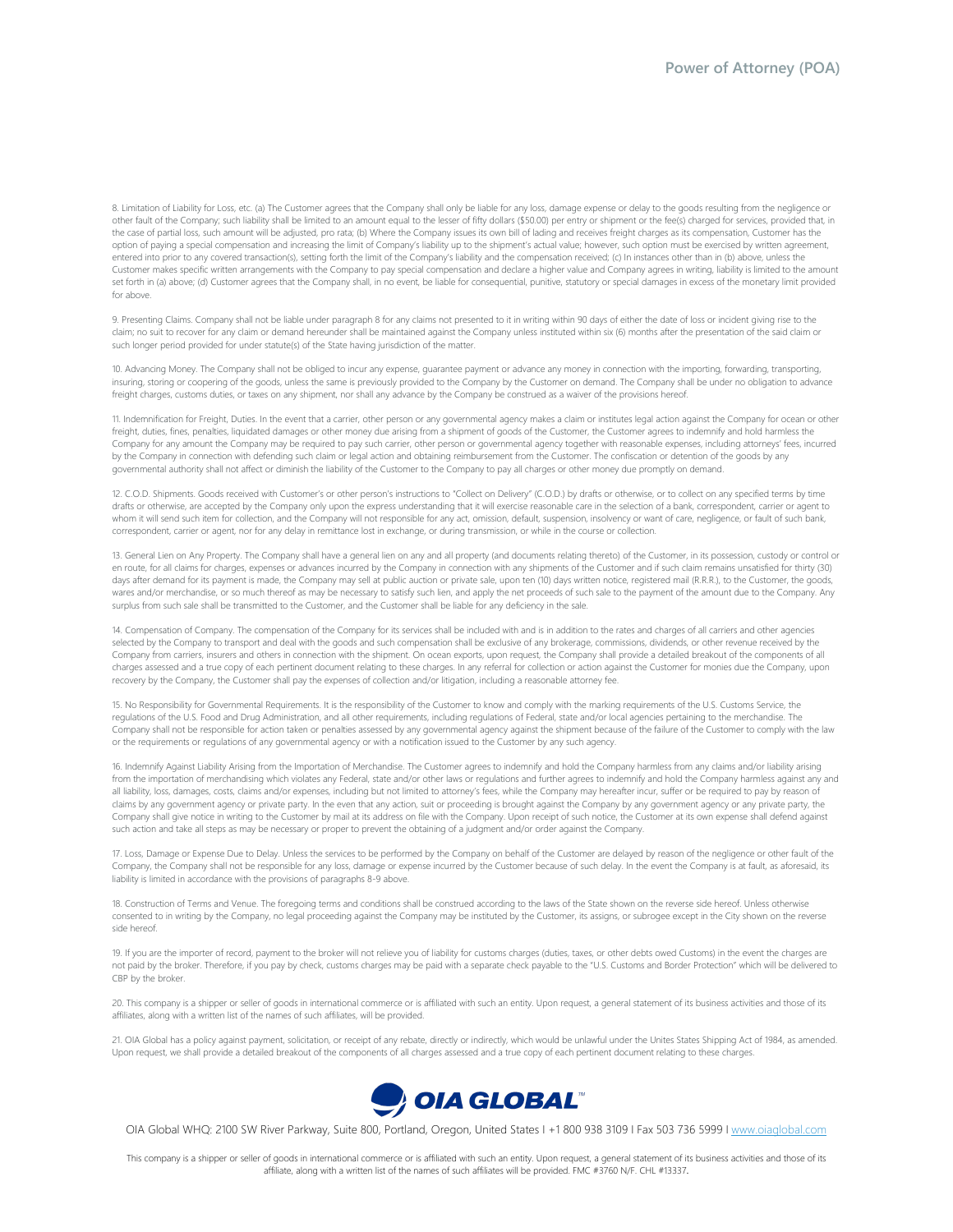

# Customs Compliance Policies

# **NOTICE: Customs Policy**

The Modernization act of 1993 altered the relationship between importer and customs. The Importer has legal responsibility for declaring the value, classification, and other information necessary to assess the correct duty rate. Importers are to use reasonable care to assure Customs is provided with accurate and timely data.

The Mod Act increased the maximum civil and criminal penalties for negligent or fraudulent failure to comply with Customs requirements.

The Trade Facilitation and Enforcement Act of 2015, signed into law Feb 11th, 2016, requires Customs to enforce the strict regulations imposed by Customs and all government agencies and issue penalties assessed for violations.

# **Commercial Invoice Requirements**

Customs and Border Protection requires specific information on each commercial invoice prepared by manufacturers/suppliers of all imported merchandise into the USA. [19CFR 141.86]

#### **REQUIREMENTS**

(1) The port of entry to which the merchandise is destined;

(2) The time when, the place where, and the person by whom and the person to whom the merchandise is sold or agreed to be sold;

(3) A detailed description of the merchandise, including the name by which each item is known, the grade or quality, and the marks, numbers, and symbols under which sold by the seller or manufacturer to the trade in the country of exportation, together with the marks and numbers of the packages in which the merchandise is packed; [Textiles, shoes, accessories require complete descriptions with fabric components and gender when applicable. (Example: *MENS 60% Cotton / 40% Polyester Knit Jacket*). Handbags, totes, and bags must supply the dimensions.]

(4) The quantities in the weights and measures of the country or place from which the merchandise is shipped, or in the weights and measures of the United States;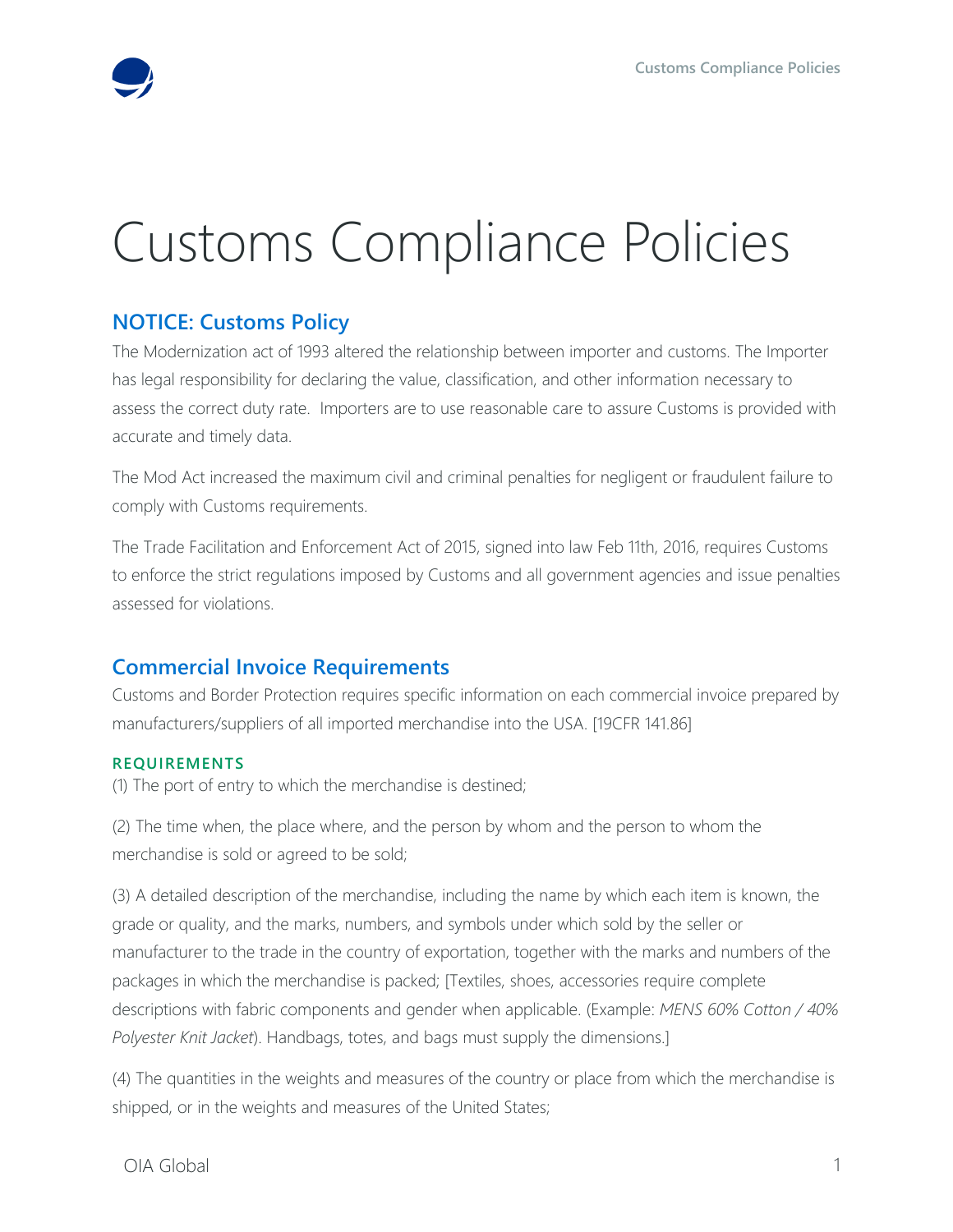

(5) The purchase price of each item in the currency of the purchase, if the merchandise is shipped in pursuance of a purchase or an agreement to purchase;

(6) If the merchandise is shipped otherwise than in pursuance of a purchase or an agreement to purchase, the value for each item, in the currency in which the transactions are usually made, or, in the absence of such value, the price in such currency that the manufacturer, seller, shipper, or owner would have received, or was willing to receive, for such merchandise if sold in the ordinary course of trade and in the usual wholesale quantities in the country of exportation;

(7) The kind of currency, whether gold, silver, or paper;

(8) All charges upon the merchandise itemized by name and amount, including freight, insurance, commission, cases, containers, coverings, and cost of packing; and if not included above, all charges, costs, and expenses incurred in bringing the merchandise from alongside the carrier at the port of exportation in the country of exportation and placing it alongside the carrier at the first United States port of entry. The cost of packing, cases, containers, and inland freight to the port of exportation need not be itemized by amount if included in the invoice price, and so identified. Where the required information does not appear on the invoice as originally prepared, it must be shown on an attachment to the invoice;

(9) All rebates, drawbacks, and bounties, separately itemized, allowed upon the exportation of the merchandise;

(10) The country of origin of the merchandise; and,

(11) All goods or services furnished to produce the merchandise (e.g., assists such as dies, molds, tools, engineering work) not included in the invoice price. However, goods or services furnished in the US are excluded.

*Invoice to be in English.* The invoice and all attachments must be in the English language, or must have attached thereto an accurate English translation

Packing list. Each invoice must state in adequate detail what merchandise is contained in each individual package. Weights and measures. If the invoice or entry does not disclose the weight, gage,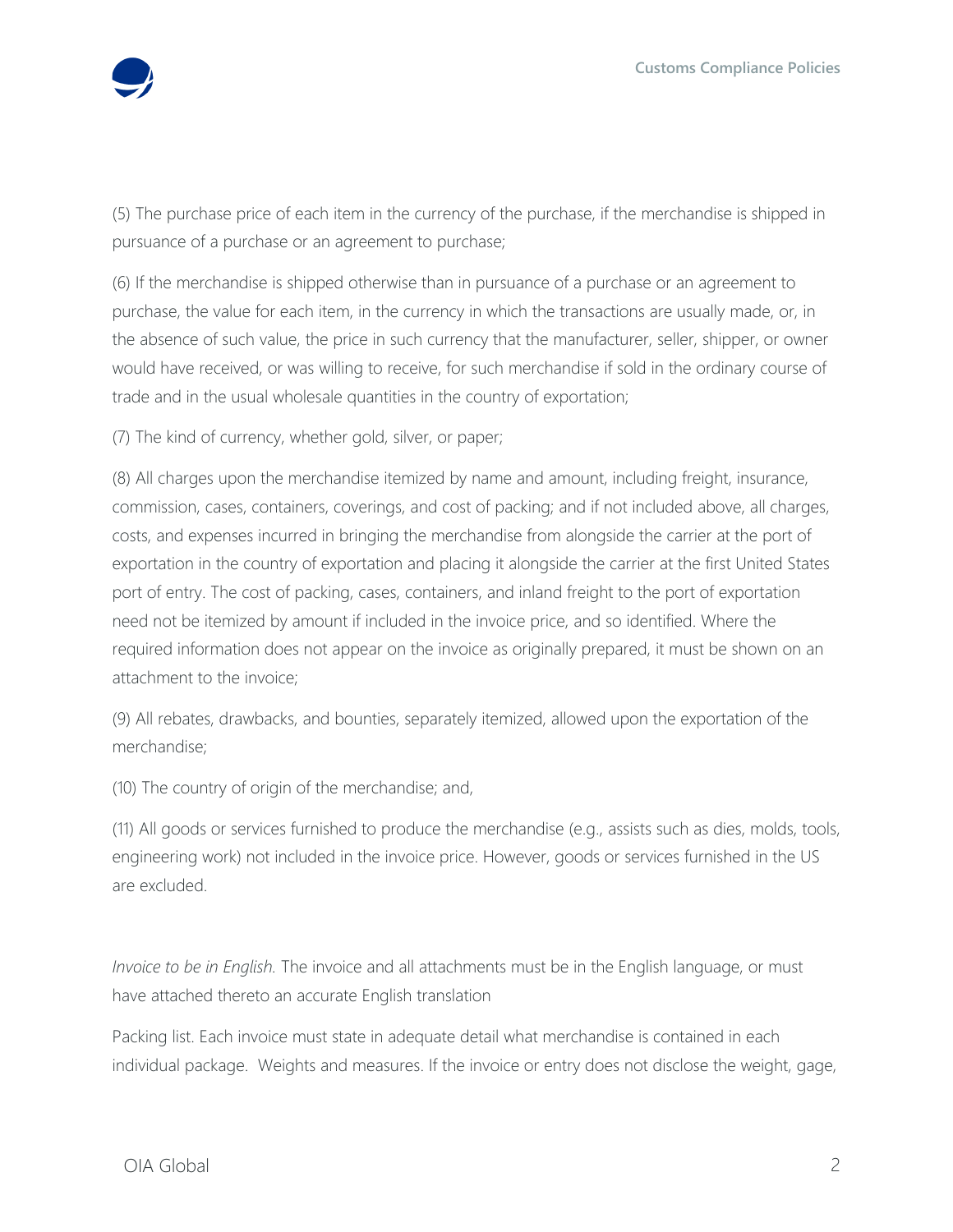

or measure of the merchandise which is necessary to ascertain duties, the consignee must pay the expense of weighing, gaging, or measuring prior to the release of the merchandise from CBP custody.

Discounts. Each invoice must set forth in detail, for each class or kind of merchandise, every discount from list or other base price which has been or may be allowed in fixing each purchase price or value.

Information may be on invoice or attached thereto. Any information required on an invoice by any provision of this subpart may be set forth either on the invoice or on an attachment thereto.

Name of responsible individual. Each invoice of imported merchandise must identify by name a responsible employee of the exporter, who has knowledge, or who can readily obtain knowledge, of the transaction.

*Additional information may be required depending upon type of merchandise.*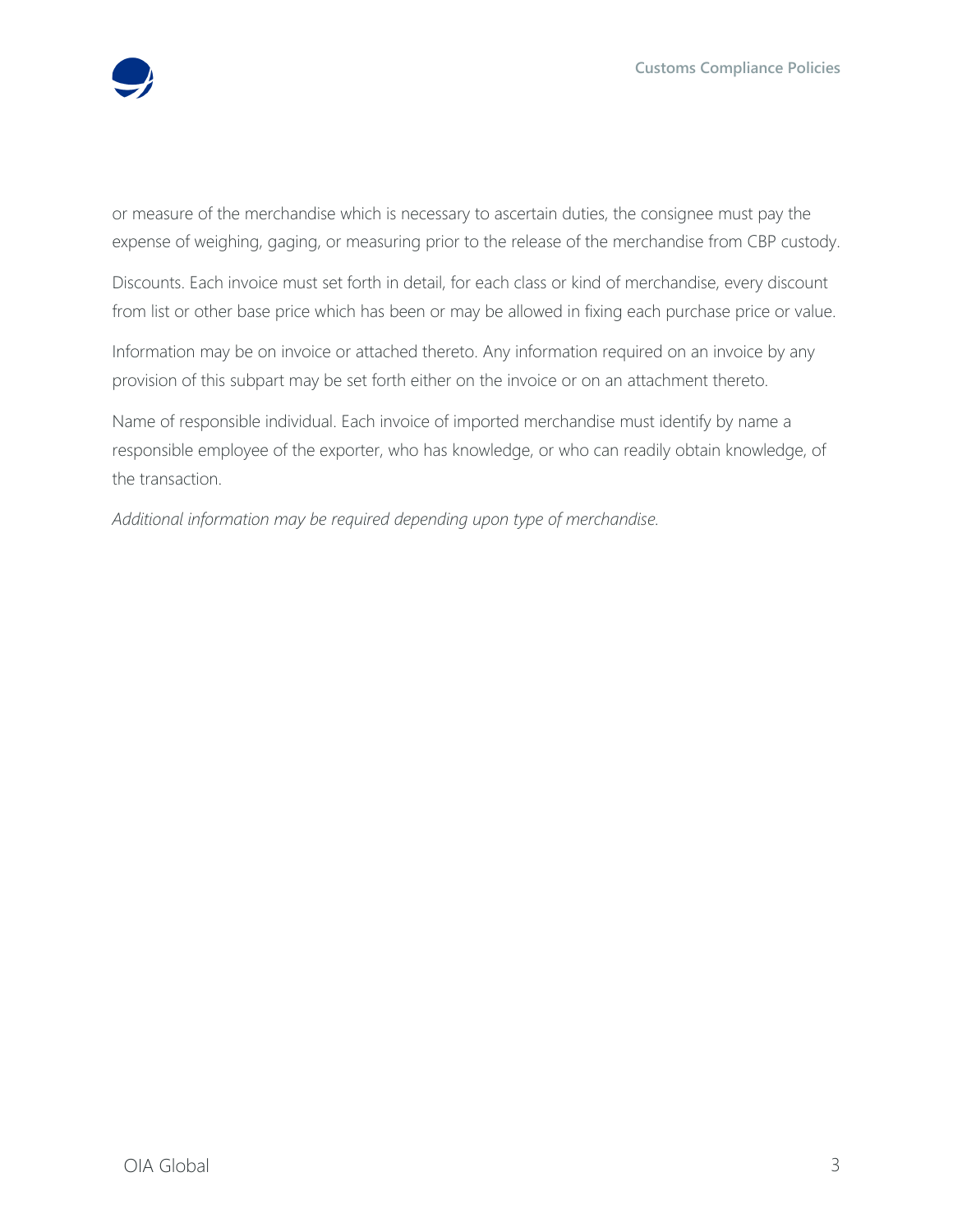

# **Informed Compliance Questionnaire**

| Name:                                                                                                                                        | Phone:                                                                                                                |
|----------------------------------------------------------------------------------------------------------------------------------------------|-----------------------------------------------------------------------------------------------------------------------|
| Address:                                                                                                                                     | City, State, Zip                                                                                                      |
| Tax ID $#$ :                                                                                                                                 | Email:                                                                                                                |
| Contact:                                                                                                                                     |                                                                                                                       |
| Type of Company:                                                                                                                             |                                                                                                                       |
| Description of Merchandise:                                                                                                                  |                                                                                                                       |
| Country of Origin:                                                                                                                           | Mode of Transport:                                                                                                    |
| Are you a first-time importer?<br>1.<br>Are you related to the supplier of your merchandise? [19CFR 152.102(g)] YES<br>2.<br>3.<br>YES<br>NO | YES<br>NO<br><b>NO</b><br>Is your merchandise legally marked with country of origin & any other marking requirements? |
| Is your merchandise subject to any other government agencies?<br>4.<br>If YES, which agencies? FDA<br>a.<br>Consumer Product Safety          | YES<br><b>NC</b><br>EPA<br>ATF<br>Fish & Wildlife<br>Other:                                                           |
| 5.<br>YES<br><b>NO</b>                                                                                                                       | If importing food, are you aware of the FDA prior notice and FDA FSVP requirements?                                   |
| Is your merchandise subject to countervailing duty/anti-dumping duty action?<br>6.<br>YES<br><b>NO</b>                                       |                                                                                                                       |
| Were the goods obtained pursuant to a purchase or agreement to purchase?<br>7.<br>YES<br><b>NO</b>                                           |                                                                                                                       |
| Do you pay any buying, selling or royalty commission?<br>8.                                                                                  | YES<br>NO                                                                                                             |
| 9.<br>price? [19CFR 152.102(a)]<br>YES                                                                                                       | Does your company offer any assist in production of the goods not included in your purchase<br>NO                     |
| origin of your importations?<br>YES                                                                                                          | 10. Do your invoices reflect the actual price paid, correct quantity, description, and country of<br>NO               |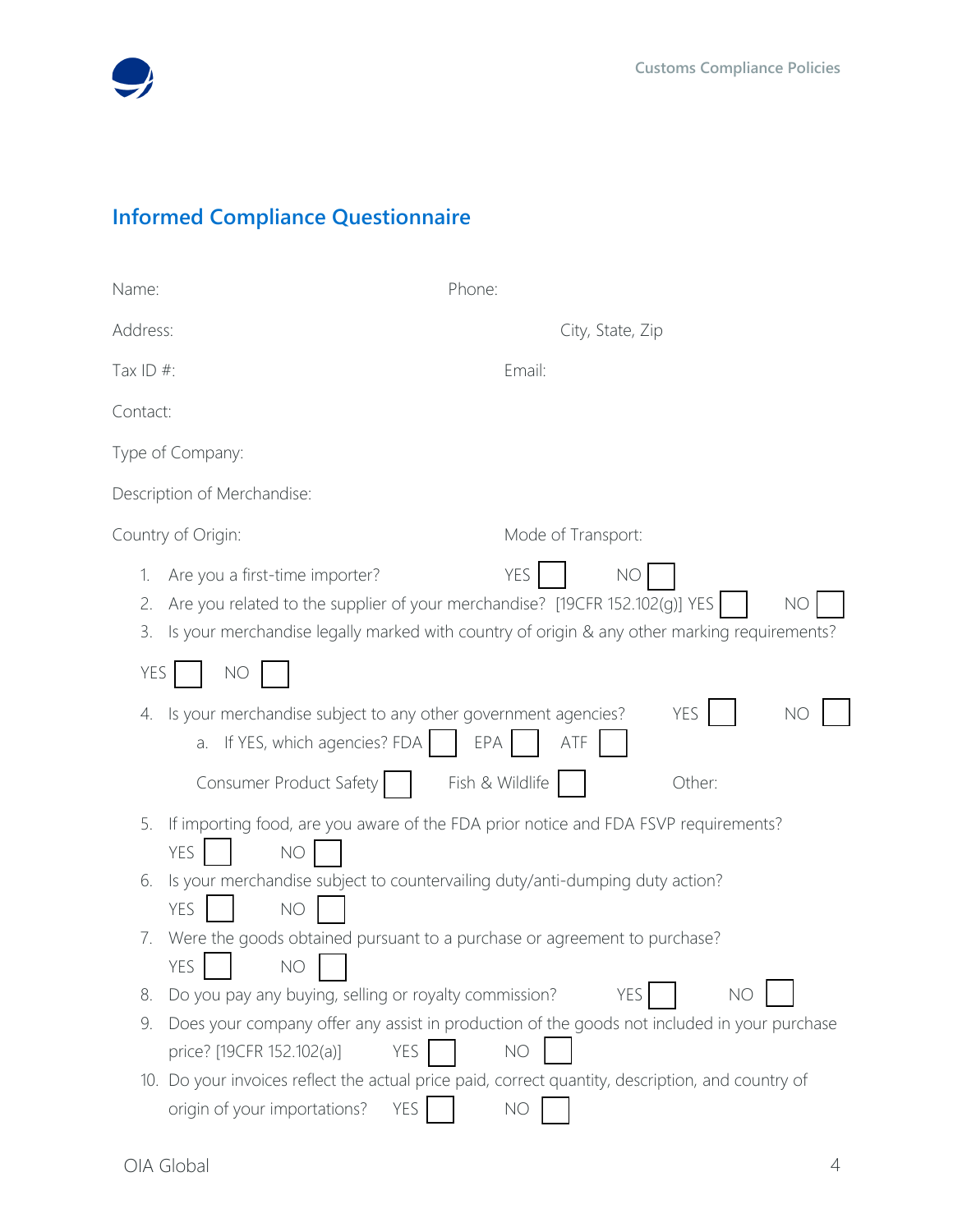



| 11. Does your company export any foreign goods they import and pay duty on?<br>YES <sup>1</sup><br><b>NO</b> |
|--------------------------------------------------------------------------------------------------------------|
| YES<br>12. Are any of your products considered hazardous or toxic?<br>NO                                     |
| NO                                                                                                           |
| 13. Are any of your goods State Department licensed controlled? YES                                          |
| 14. Do you have any administrative tariff rulings on your merchandise?<br>YES<br>NO                          |
| If NO, do you require OIA Global to request a ruling?<br>a.                                                  |
| 15. Are you aware of your responsibility to keep complete records pertaining to your imports for             |
| inspection by US Customs? [19CFR 163]<br><b>YES</b><br>NO                                                    |
| YES<br>16. Is your merchandise American goods being returned?<br>NO.                                         |
|                                                                                                              |
| If YES, are the goods the growth, production and manufacture of the United States<br>a.                      |
| and are they being returned without having been advanced in value?                                           |
| 17. Does your merchandise contain any unauthorized copyrighted or trademarked Material?                      |
| YES<br>NO                                                                                                    |
| 18. Are your products manufactured with any composite wood materials? YES                                    |
|                                                                                                              |
| a. If yes, are they EPA regulated?<br>YES<br>NO                                                              |
| 19. Are your facilities CTPAT Certified?<br>YES<br>NO                                                        |
| 20. Does your company have an ACH Payer Unit Number (PUN) with CBP? YES                                      |
| List Payer Unit Number (PUN):                                                                                |
| ACH Remittance Type: PMS<br>Daily Statement                                                                  |
| If not, please see attached ACH Application and PMS details.                                                 |

The above statements are true and correct. I will immediately notify OIA Global of any changes in the above information.

Signature:

Date: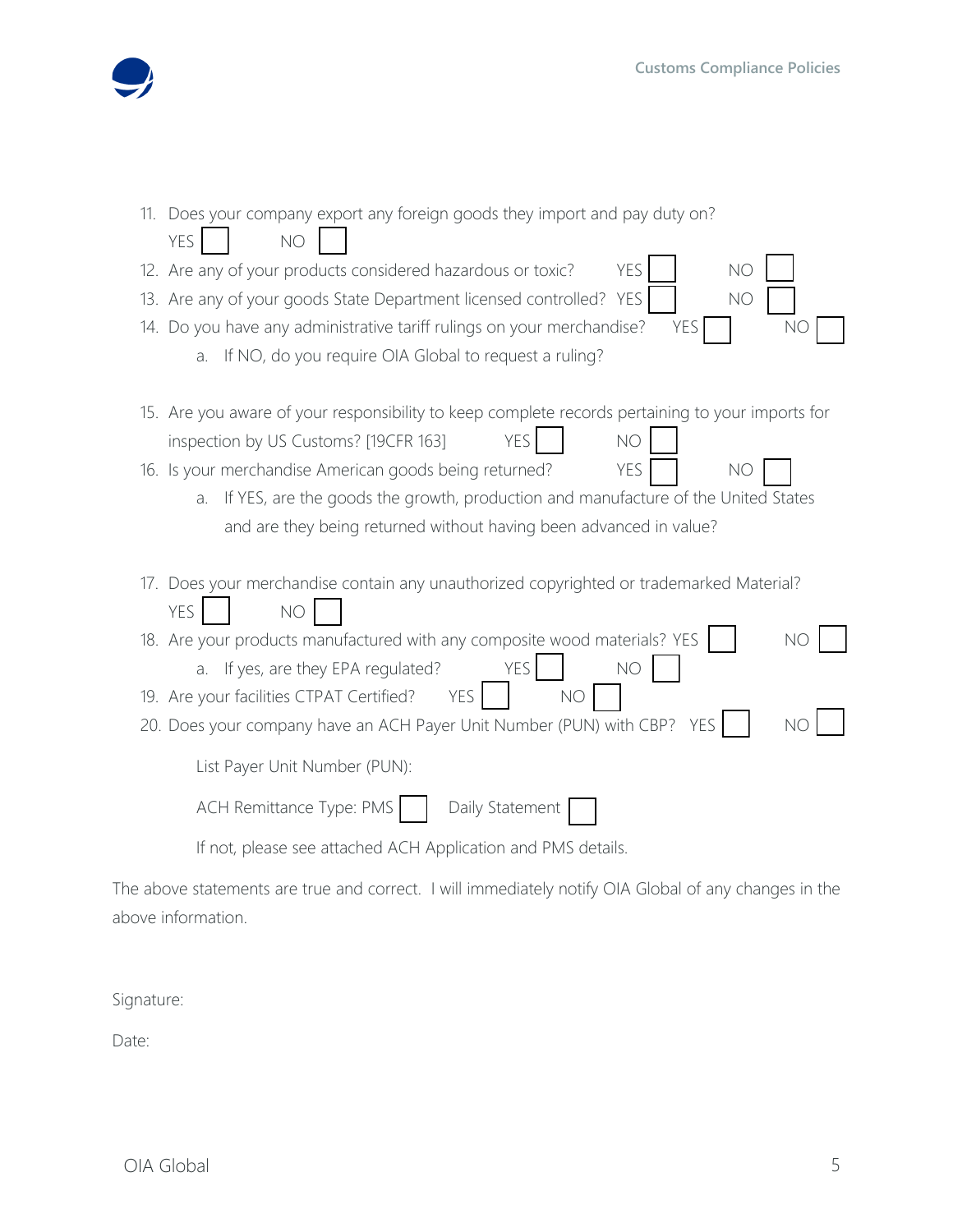# CTPAT Importer Minimum Security Criteria

#### **CTPAT SECURITY CRITERIA IMPORTERS**

Importers must conduct a comprehensive assessment of their international supply chains based upon the following CTPAT security criteria. Where an importer outsources or contracts elements of their supply chain, such as a foreign facility, conveyance, domestic warehouse, or other elements, the importer must work with these business partners to ensure that pertinent security measures are in place and adhered to throughout their supply chain. The supply chain for CTPAT purposes is defined from point of origin (manufacturer/supplier/vendor) through to point of distribution – and recognizes the diverse business models CTPAT members employ. CTPAT recognizes the complexity of international supply chains and endorses the application and implementation of security measures based upon risk analysis. Therefore, the program allows for flexibility and the customization of security plans based on the member's business model. Appropriate security measures, as listed throughout this document, must be implemented, and maintained throughout the

# **BUSINESS PARTNER REQUIREMENT**

importer's supply chains - based on risk.

Importers must have written and verifiable processes for the selection of business partners including manufacturers, product suppliers and vendors. These written and verifiable processes must include the periodic audit of all business partners within a specified timeframe. Importers must expand their vetting process to include checks for money laundering, terrorist funding, human trafficking, and child slavery exploitation.

#### **SECURITY PROCEDURES**

For those business partners eligible for CTPAT certification (carriers, ports, terminals, brokers, consolidators, etc.) the importer must have a model status within the CTPAT portal as either certified or validated. For those business partners not eligible for CTPAT certification, importers must require their business partners to demonstrate that they are meeting CTPAT security criteria via written/electronic confirmation/OIA's CTPAT questionnaires from a senior business partner officer attesting to compliance. The written statement from the business partner must demonstrate their compliance with CTPAT security criteria or provide an equivalent mutual recognition arrangement (MRA) which is an accredited security program administered by a foreign customs authority; or, by providing a completed CTPAT security questionnaire. Based upon a documented risk assessment process, non-CTPAT eligible business partners must be subject to verification of compliance with CTPAT security criteria by the importer.

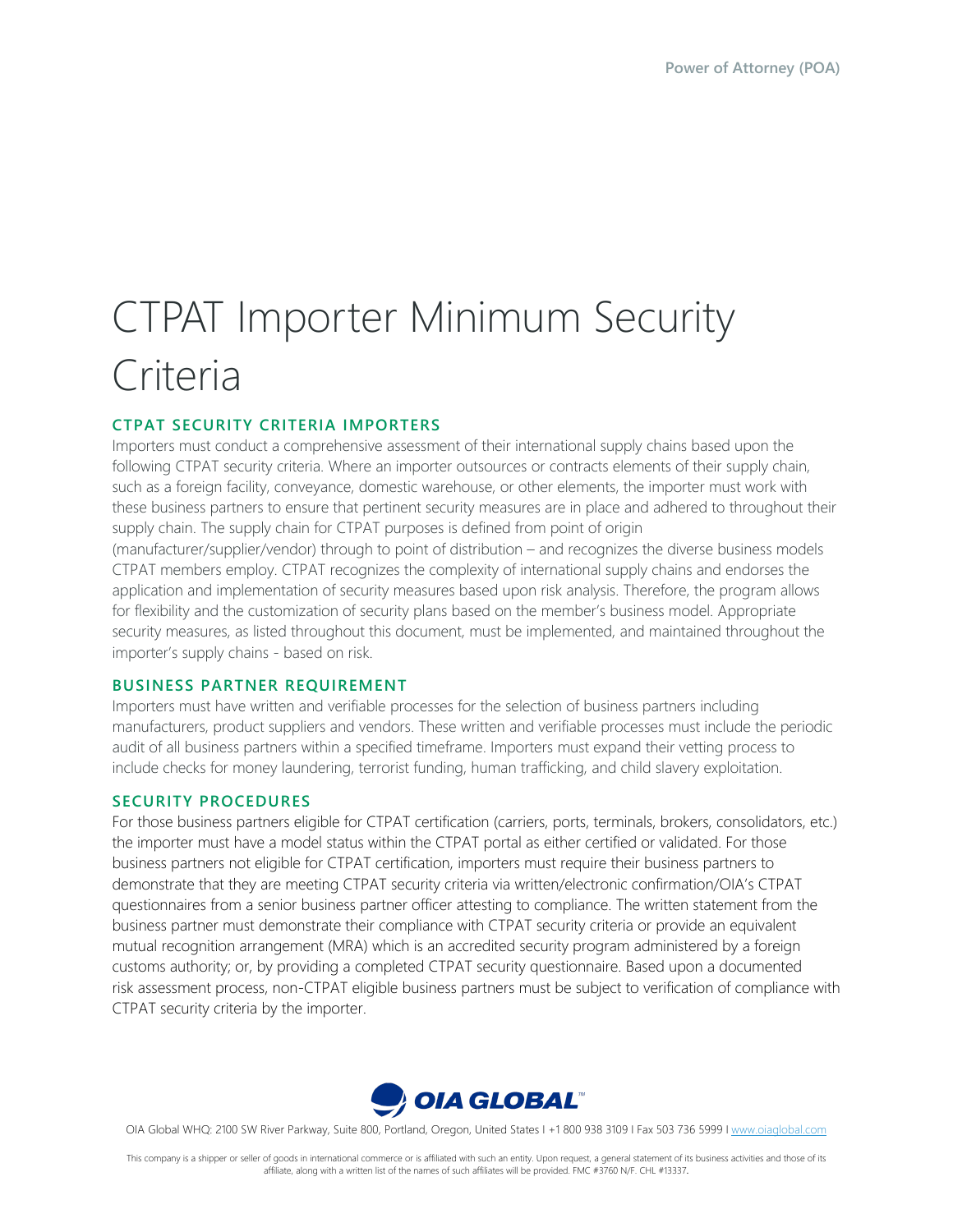#### **POINT OF ORIGIN**

Importers must ensure business partners develop security processes and procedures consistent with the CTPAT security criteria to enhance the integrity of the shipment at point of origin. Periodic reviews of business partners' processes and facilities should be conducted based on risk and should maintain the security standards required for the importer. The Importers must expand their vetting process to include checks for money laundering, terrorist funding, human trafficking, and child slavery exploitation.

#### **PARTICIPATION/CERTIFICATION IN FOREIGN CUSTOMS ADMINISTRATIONS SUPPLY CHAIN SECURITY PROGRAMS**

Current or prospective business partners who have obtained a certification in a supply chain security program being administered by the WCO (World Customs Organization) - foreign Customs Administration or a Mutual Recognition Arrangement (MRA) should be required to indicate their status of participation to the importer.

#### **OTHER INTERNAL CRITERIA FOR SELECTION**

Internal requirements, such as financial soundness, capability of meeting contractual security requirements, and the ability to identify and correct security deficiencies as needed, should be addressed by the importer. Internal requirements should be assessed against a risk- based process as determined by an internal management team.

#### **PROCEDURAL SECURITY**

Importers must make sure that information used for clearing of merchandise/cargo is legible, complete, accurate, protected against the exchange, loss, or introduction of erroneous information and reported and provided in enough time to avoid US Customs penalties.

#### **AGRICULTURAL PROCEDURES**

As part of CTPAT new MSC (Minimum Security Criteria) guidelines Importers are required to have written procedures in place which must be communicated to their Business Partners, their responsibility to prevent visible pest contamination within the Instruments of International Traffic (IIT). There should be agricultural inspections conducted prior to loading/stuffing/packing on conveyance and empty IIT.

#### **CONTAINER SECURITY**

Container integrity must be maintained to protect against the introduction of unauthorized material and/or persons. At point of stuffing, procedures must be in place to properly seal and maintain the integrity of the shipping containers. A high security seal must be affixed to all loaded containers bound for the U.S. All seals must meet or exceed the current PAS ISO 17712 standards for high security seals. There must be periodic inventory of stored seals and reconciliation logs to maintain and document the overall seal audit process.

#### **CONTAINER INSPECTION**

Procedures must be in place to verify the physical integrity of the container structure prior to stuffing, to include the reliability of the locking mechanisms of the doors. A seven-point inspection process is recommended for all containers:

- Front wall
- Left side
- Right side
- Floor



OIA Global WHQ: 2100 SW River Parkway, Suite 800, Portland, Oregon, United States I +1 800 938 3109 I Fax 503 736 5999 I www.oiaglobal.com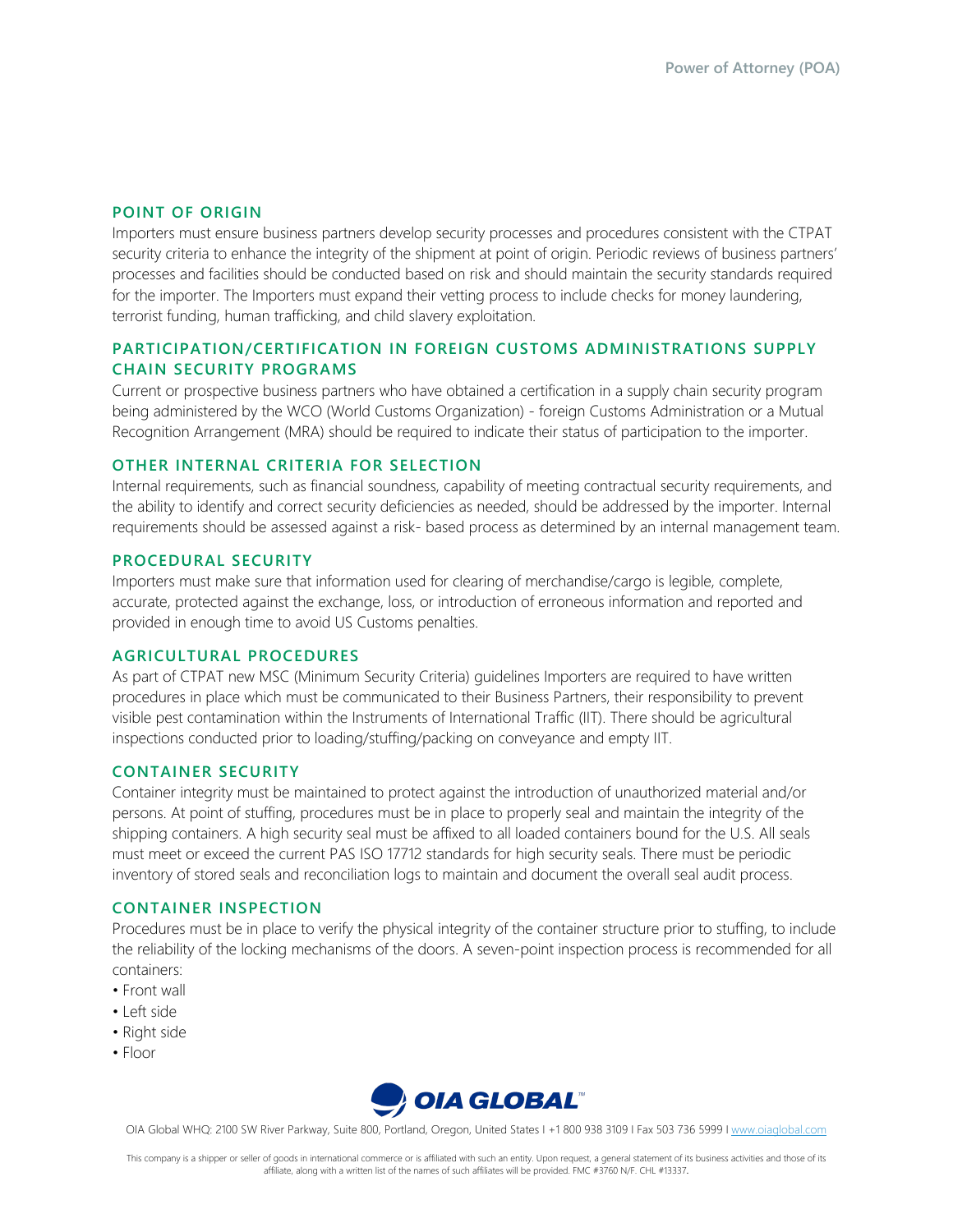- Ceiling/Roof Inside/outside doors
- Outside/Undercarrige

#### **CONTAINER SEALS**

Written procedures must stipulate how seals are to be controlled and affixed to loaded containers - to include procedures for recognizing and reporting compromised seals and/or containers to US Customs and Border Protection or the appropriate foreign authority. Only designated employees should distribute container seals for integrity purposes. There must be periodic inventory of stored seals and reconciliation logs to maintain and document the overall seal audit process.

#### **CONTAINER STORAGE**

Containers must be stored in a secure area to prevent unauthorized access and/or manipulation. Procedures must be in place for reporting and neutralizing unauthorized entry into containers or container storage areas.

#### **PHYSICAL ACCESS CONTROLS**

Access controls prevent unauthorized entry to facilities, maintain control of employees and visitors, and protect company assets. Access controls must include the positive identification of all employees, visitors, and vendors at all points of entry.

#### **EMPLOYEES**

An employee identification system must be in place for positive identification and access control purposes. Employees should only be given access to those secure areas needed for the performance of their duties. Company management or security personnel must control the issuance and removal of employee, visitor, and vendor identification badges. Procedures for the issuance, removal and changing of access devices (e.g. keys, key cards, etc.) must be documented.

#### **VISITORS**

Visitors must present photo identification for documentation purposes upon arrival. All visitors should be escorted and visibly display temporary identification.

#### **DELIVERIES (INCLUDING MAIL)**

Proper vendor ID and/or photo identification must be presented for documentation purposes upon arrival by all vendors. Arriving packages and mail should be periodically screened before being disseminated.

#### **CHALLENGING AND REMOVING UNAUTHORIZED PERSONS**

Procedures must be in place to identify, challenge and address unauthorized/unidentified persons.

#### **PERSONNEL SECURITY**

Processes must be in place to screen prospective employees and to periodically check current employees. Pre-Employment Verification Application information, such as employment history and references must be verified prior to employment.



OIA Global WHQ: 2100 SW River Parkway, Suite 800, Portland, Oregon, United States I +1 800 938 3109 I Fax 503 736 5999 I www.oiaglobal.com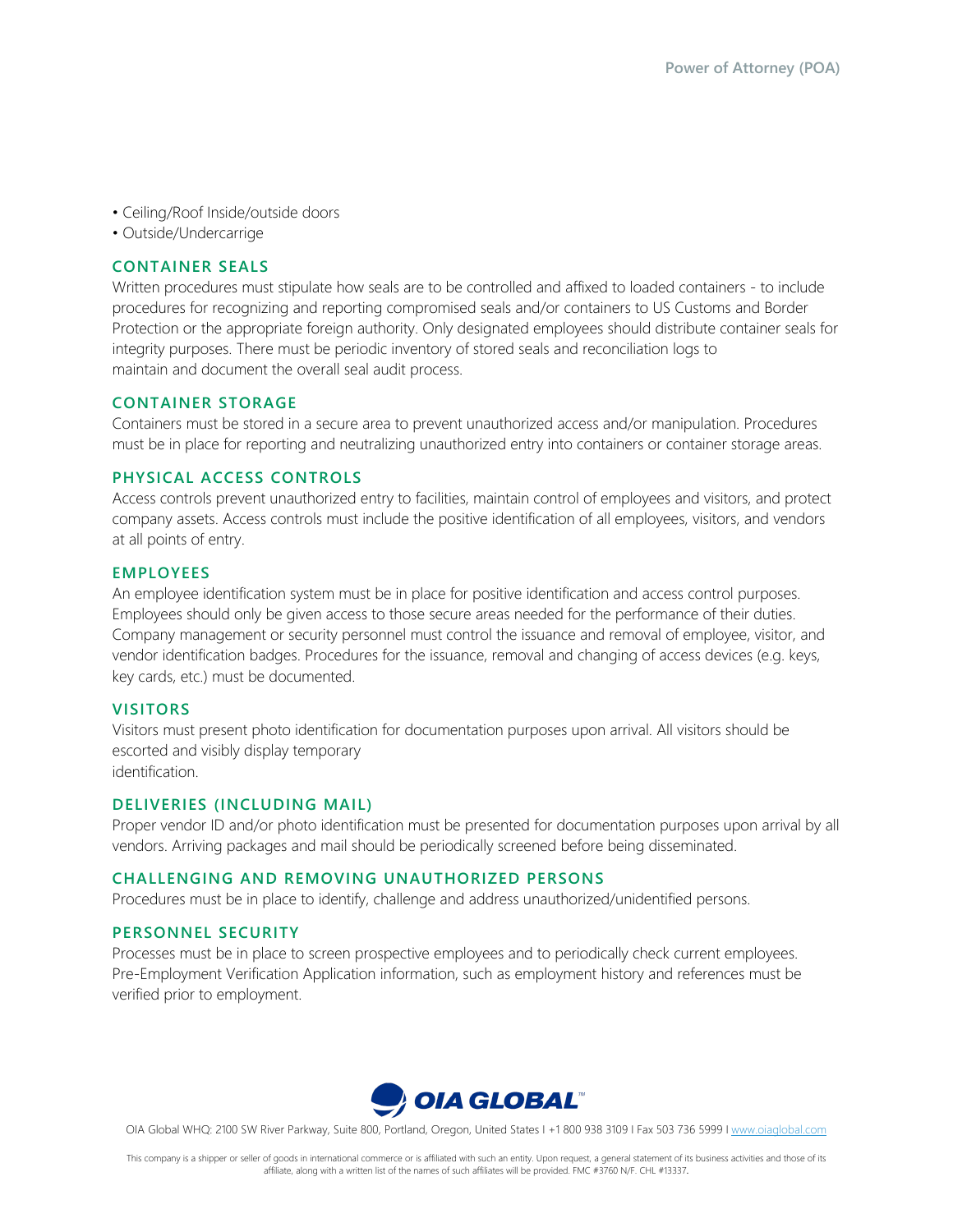#### **BACKGROUND CHECKS/INVESTIGATIONS**

Consistent with foreign, federal, state, and local regulations, background checks and investigations should be conducted for prospective employees. Once employed, periodic checks and reinvestigations should be performed based on cause, and/or the sensitivity of the employee's position.

#### **PERSONNEL TERMINATION PROCEDURES**

Companies must have procedures in place to remove identification, facility, and system access for terminated employees.

#### **DOCUMENT PROCESSING**

Procedures must be in place to ensure that all information used in the clearing of merchandise/cargo is legible, complete, accurate, and protected against the exchange, loss, or introduction of erroneous information. Documentation control must include safeguarding computer access and information.

#### **MANIFESTING PROCEDURES**

To help ensure the integrity of cargo received from abroad, procedures must be in place to ensure that information received from business partners is reported accurately and timely.

#### **SHIPPING & RECEIVING**

Arriving cargo should be reconciled against information on the cargo manifest. The cargo should be accurately described, and the weights, labels, marks, and piece count indicated and verified. Departing cargo should be verified against purchase or delivery orders. Drivers delivering or receiving cargo must be positively identified before cargo is received or released.

#### **CARGO DISCREPANCIES**

All shortages, overages, and other significant discrepancies or anomalies must be resolved and/or investigated appropriately. Customs and/or other appropriate law enforcement agencies must be notified if illegal or suspicious activities are detected - as appropriate.

#### **SECURITY TRAINING & THREAT AWARENESS**

A threat awareness program should be established and maintained by security personnel to recognize and foster awareness of the threat posed by terrorists at each point in the supply chain. Employees must be made aware of the procedures the company has in place to address a situation and how to report it. Additional training should be provided to employees in the shipping and receiving areas, as well as those receiving and opening mail. Additionally, specific training should be offered to assist employees in maintaining cargo integrity, recognizing internal conspiracies, and protecting access controls. These programs should offer incentives for active employee participation.

#### **PHYSICAL SECURITY**

Cargo handling and storage facilities in domestic and foreign locations must have physical barriers and deterrents that guard against unauthorized access. Importers should incorporate the following C-TPAT physical security criteria throughout their supply chains as applicable.



OIA Global WHQ: 2100 SW River Parkway, Suite 800, Portland, Oregon, United States I +1 800 938 3109 I Fax 503 736 5999 I www.oiaglobal.com